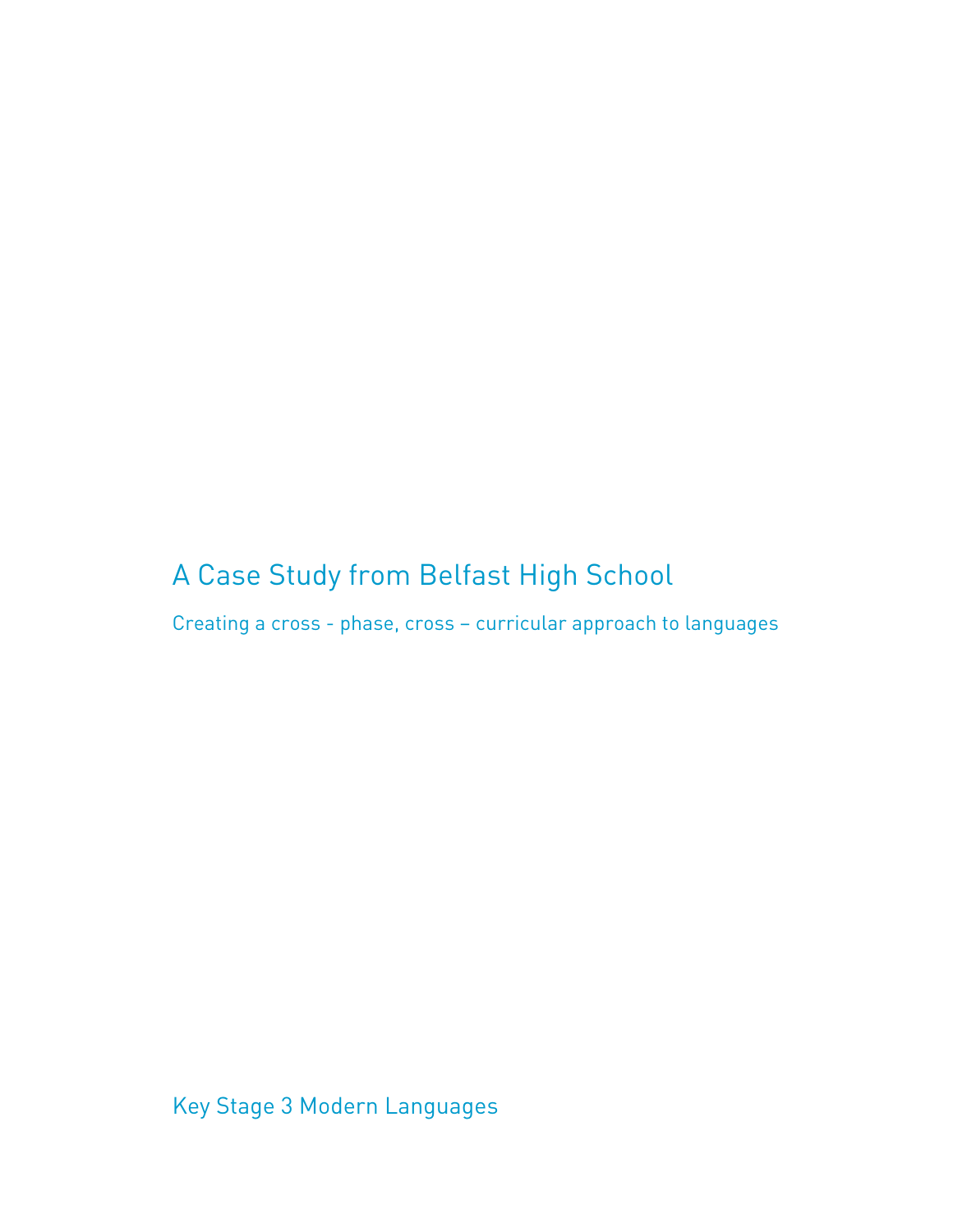

# The Languages Village

### Aim:

To outline the development and the management of our first Language Village and to evaluate its success and effectiveness within our own school and our primary and community partners.

# Objectives:

- To develop a project to promote language learning and share good practice within our own school, our feeder primary schools and our community partner groups.
- To encourage cross-curricular co-operation between several departments, highlighting the fact that learning a language does not have to be restricted exclusively to the Language Classroom.
- To give pupils at Key Stage 2 and our local community the opportunity to acquire language skills and encourage them to use to complete language tasks for real purposes.
- To show the advantages and highlight the enjoyment gained from language learning.
- To increase opportunities for the acquisition of skills which are central to the revised curriculum and which give language learning a 'real life purpose'.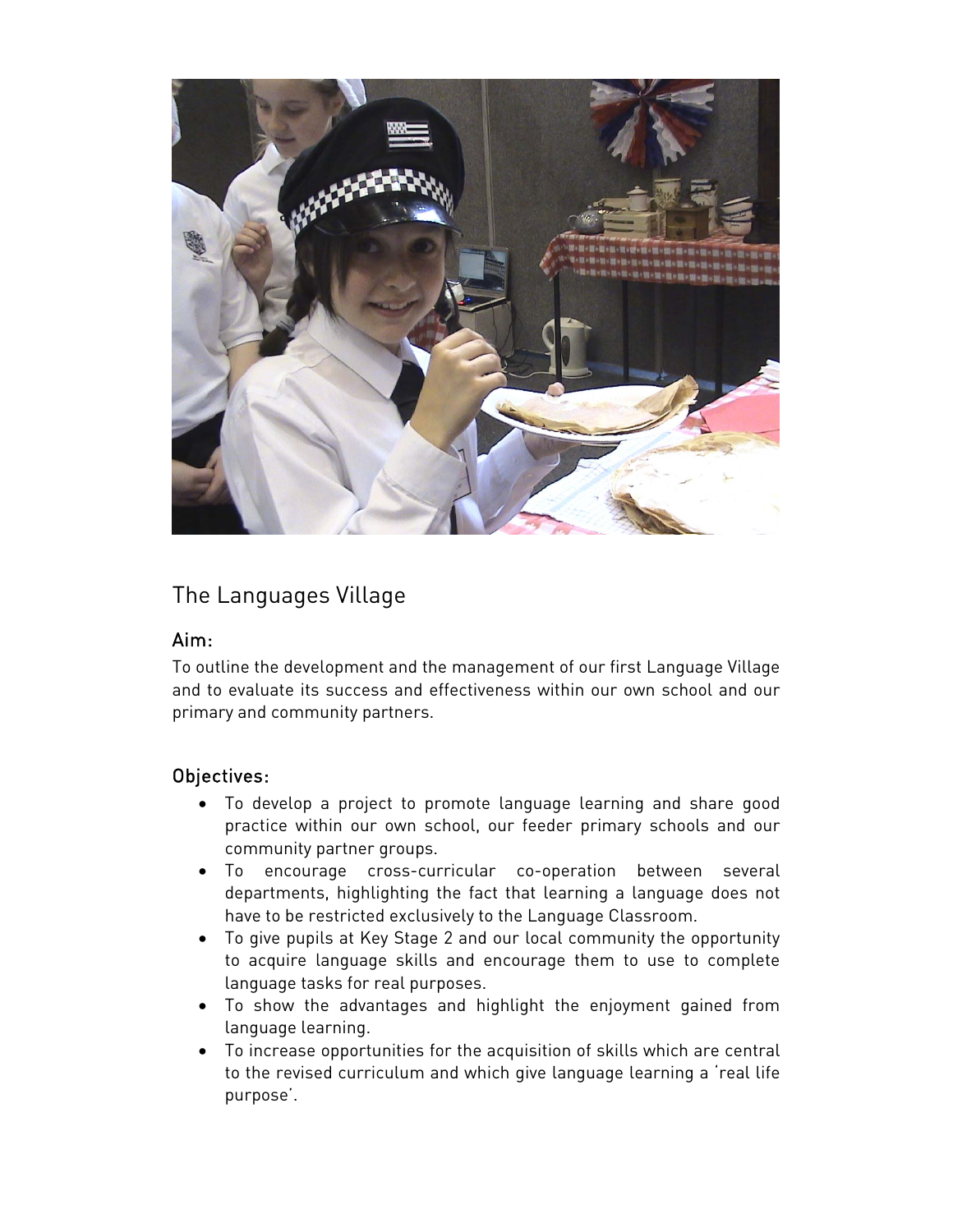

## Planning

As a specialist Languages college, we wanted to host a one-day Languages event that allowed participants to use their Target Language skills in a variety of curricular contexts and develop their skills and capabilities. After some discussion, we decided on creating a Breton village and inviting pupils from our school, local primaries and visitors from the local community to take part in activities in the village in French. The village would be composed of six main areas – a café, bank, art gallery, village square, theatre and tourist office. All visitors would pass through a passport control when they arrived at the village. They would have tasks to complete in the Target Language at each area and on completion of the task would receive a sticker for their passport.

The proposal was presented to the Heads of Department. It was discussed and agreed that the cross-curricular theme would be implemented across all the areas of Year 8 and 10 pupils. Materials were prepared by the Languages Department for both Key Stage 2 and 3 pupils to ensure they would be able to participate fully at the event.

Primary and community partners were informed in advance about the Language Village and were asked to confirm their interest in taking part. Eight primary schools registered their interest, and as a result 120 pupils were invited for a two-hour session in the morning and a further 120 invited to the afternoon session.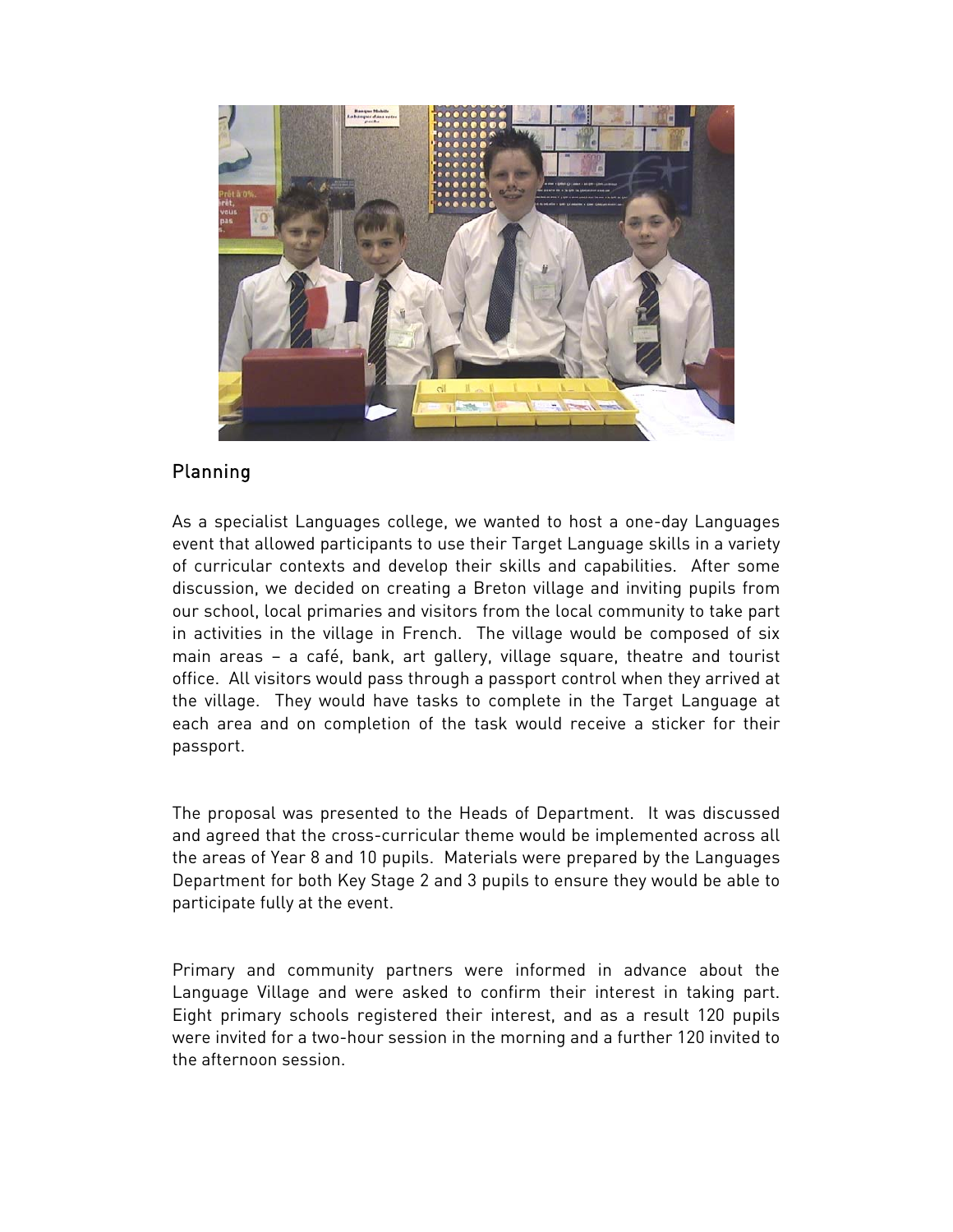

### Cross-Curricular Collaboration

The major success of this project was the collaboration between departments which made the experience rewarding for the whole school community. It also raised the profile of languages in the school, providing opportunities for both primary and post-primary pupils to communicate in the Target Language for real purposes.

The Art Department chose 'Gauguin' as their link with Brittany and pupils were taught about the artist and his style of painting. Information and samples were sent to the primary partners so that the pupils could have the opportunity to enter an art competition and their entries would be exhibited on the day. The Art Department also set up their own art gallery and organised a 'hands-on' activity for the visitors. Senior pupils of French assisted the staff involved in talking about the artist and the materials and colours used in French.

The Business Studies Department produced publicity materials for the event and established contact with one local trader specialising in French products who accepted the invitation to promote the products at the village.

The Classics Department developed activities and resources for our partners which would highlight the connections between Latin and French.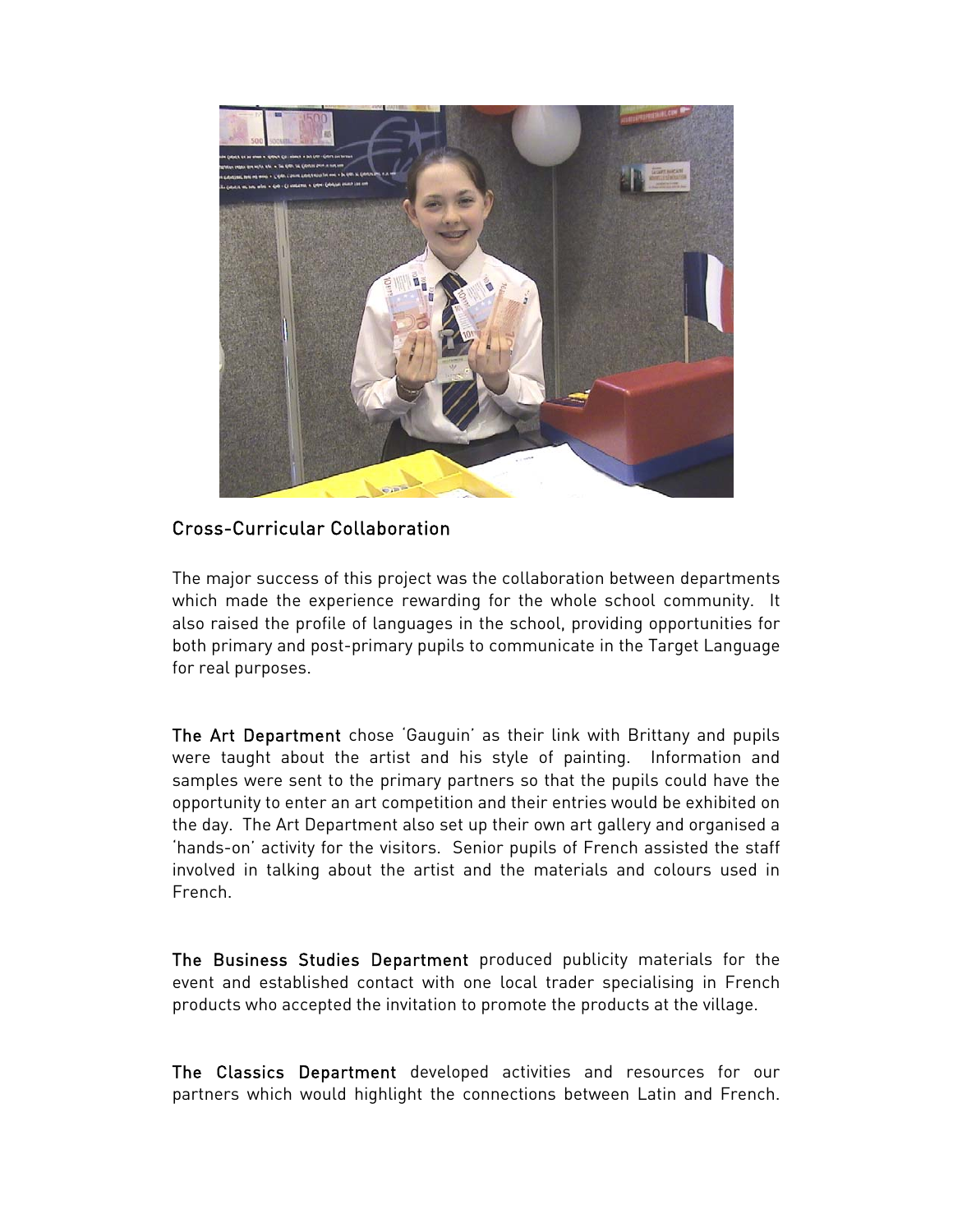The vocabulary incorporated within the activities was used in a play which was performed by Year 8 at the village theatre.

The English and Geography Departments worked in collaboration and challenged Year 8 pupils to research Brittany on the Internet and to design brochures for the tourist office.

The Home Economics Department investigated Bretonne cuisine with Year 8 and taught the pupils how to make a crêpe. Crêpières were purchased and a member of staff from Modern Languages and one from Home Economics worked to devise lessons where the Year 8 pupils learned the ingredients and instructions for the recipe in French. Team-teaching was used to present the lessons to the pupils. The pupils prepared the dish and cooked crêpes using the crêpière. They also set up and ran a café at the event. Senior pupils assisted the staff in preparing the crêpes and demonstrating how to use the equipment.

The Mathematics Department created a French bank and provided resources on numeracy and using the euro. Year 8 pupils studied the euro and how to work out exchange rates in class. Pupils role- played exchanging sterling for euros.

The Modern Languages Department appointed a link teacher for each of the other departments who were working on the project. The link teacher helped staff with the language needed for their area and gave guidance for developing resources and activities.

The department also played a role in ensuring that our own pupils had ample opportunities to practise their language skills. Each pupil who attended the event received a Breton passport which they had to complete beforehand with guidance from their teacher.

In order to enter the village the visitors passed through passport control. The passport control was supervised by Year 8 pupils who had the task of welcoming the visitors, asking them for personal details in French and stamping their passport.

Year 10 pupils completed a course in class centred on employability. They were taught how to research jobs on offer in France, how to present themselves at an interview and then how to work as a waiter/waitress in a French café. Pupils from this year group were then selected to work as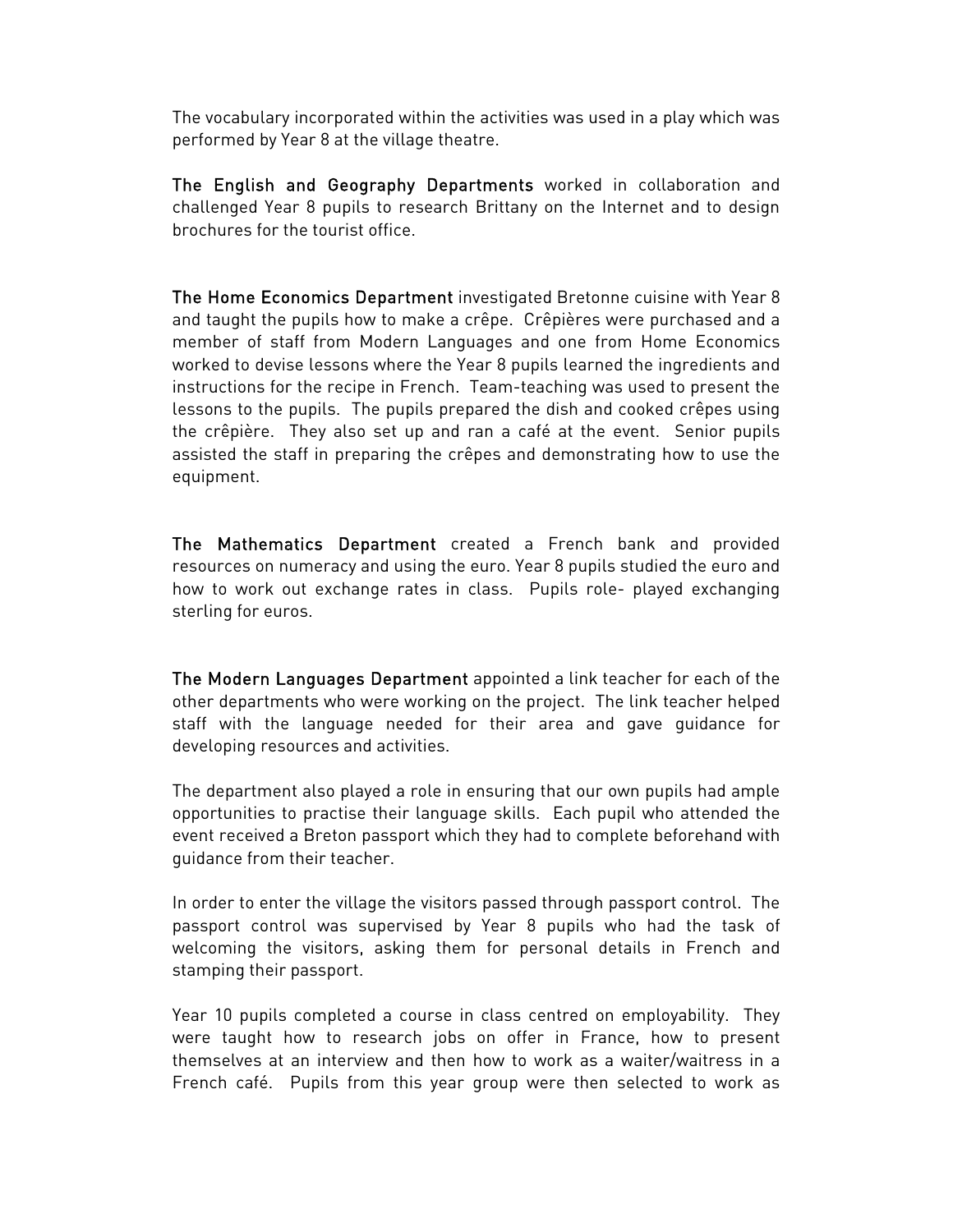waiters and waitresses at the event where they were able to use the skills acquired in the classroom setting.

Year 11 pupils were chosen to act as guides for the visitors. They had to accompany them to the various events at the village and had to encourage them to speak in French.

> Primary school visitors with the passports they had completed before attending the village.

The Music Department worked with Breton dance and music teacher who had been invited to our school to complete workshops with Year 8. Songs were selected and the pupils learned these in class and performed them at the event.

The P.E. Department collaborated with a Breton dance tutor to deliver workshops on dance and song with Year 8. Dances were performed at the event in the village square and the visitors were invited to learn the routines and participate in the performances. There was also an area for playing boules as it was anticipated that some visitors might be reluctant to join in the dancing.

The Technology Department played a key role in co-ordinating the design of the set for the village and in producing props and decorations for numerous areas.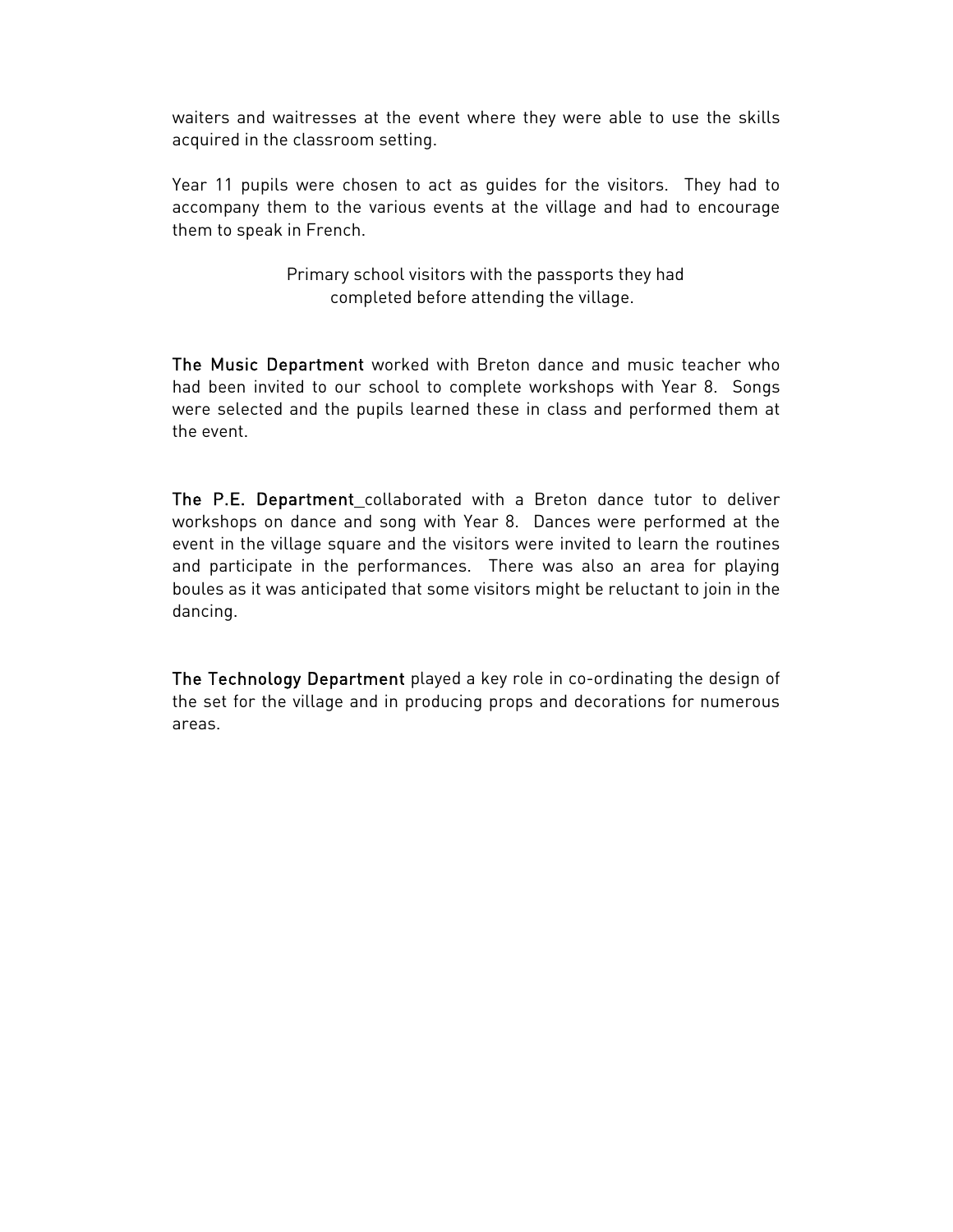Benefits for pupils and partners:



The personal development of all the pupils involved in the project was enhanced greatly, as the cross-curricular theme gave them the opportunity to develop and to improve a variety of skills. Mutual understanding was also encouraged through elements of the project which centred on the culture of Brittany and which required pupils to work with others. The lessons and activities organised for the event created links between subjects that promoted the implementation and development of a number of thinking skills. Pupils discovered that language learning involves much more than learning the linguistic elements in the Modern Language classroom. They saw that for language learning to be successful, the language cannot be learned in isolation from other curriculum areas.

By asking pupils to produce publicity and promotional materials for several areas of the village we were encouraging them to manage information, to think and make decisions about content and to be aware of self-management when setting about their task.

Creativity was also central to the project. Several subject areas challenged the pupils to experiment with their ideas in the production of artwork and leaflets. Opportunities were given for pupils to express their feelings and emotions through art, music and drama. The improvement of practical skills featured in the input from Home Economics and ICT.

The event allowed pupils to achieve many of the objectives surrounding Learning for Life and Work whilst running the crêperie, pupils were able to identify what the careers of chef and waiting staff involved and understand the importance of customer care. They realised the importance of time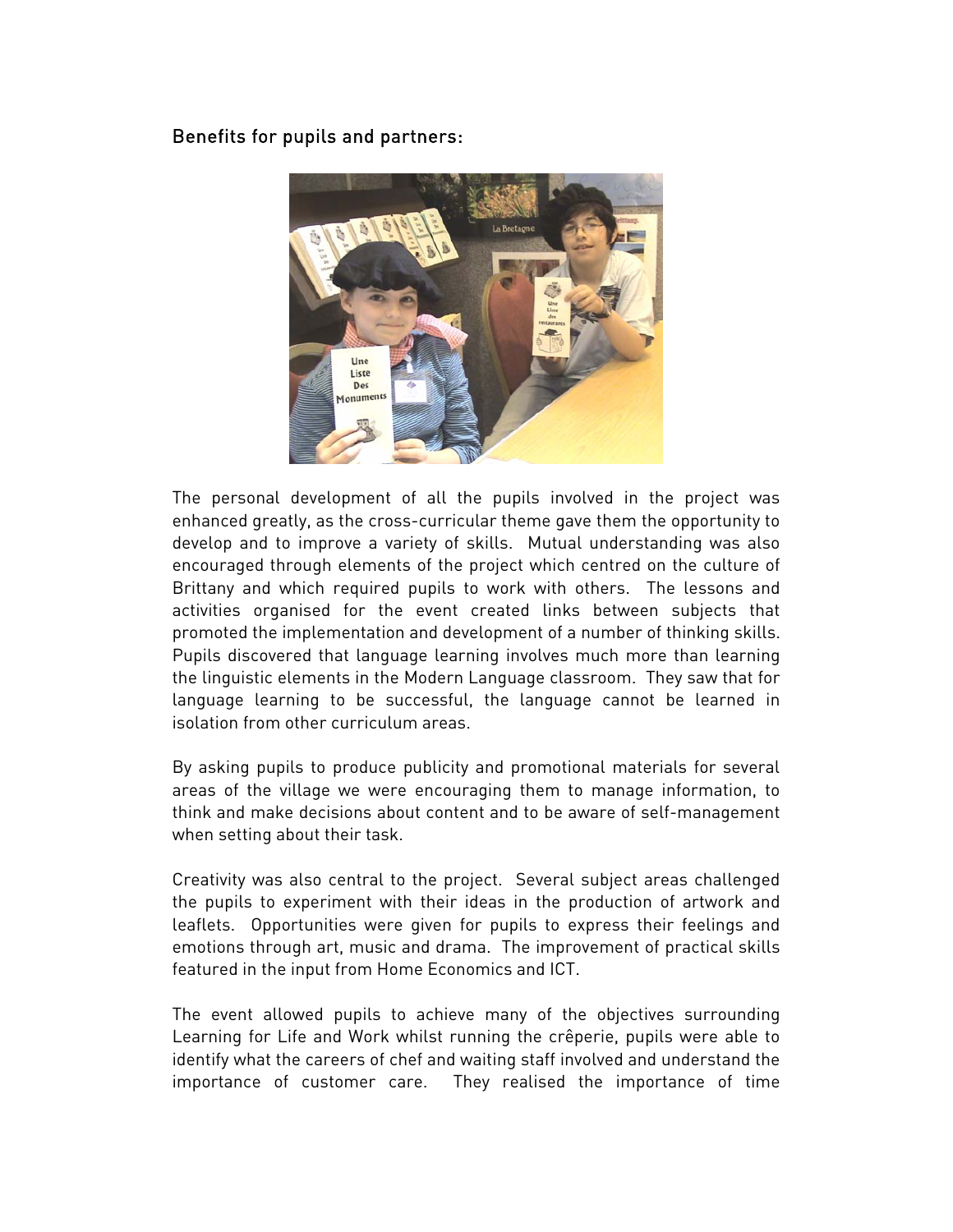management and developed practical skills in the food preparation. They also appreciated the importance of team effort in any business.

The lessons prepared for our partner primary schools aimed to get them involved in the activities in the village and help them develop skills central to the revised curriculum. The lessons were focused on making them think, make connections, encouraged them to communicate, to be creative and to enhance their skills in numeracy. The activities offered to them at the village enabled them to work with others, to demonstrate their creativity, to express themselves in music and dance and to develop presentational skills.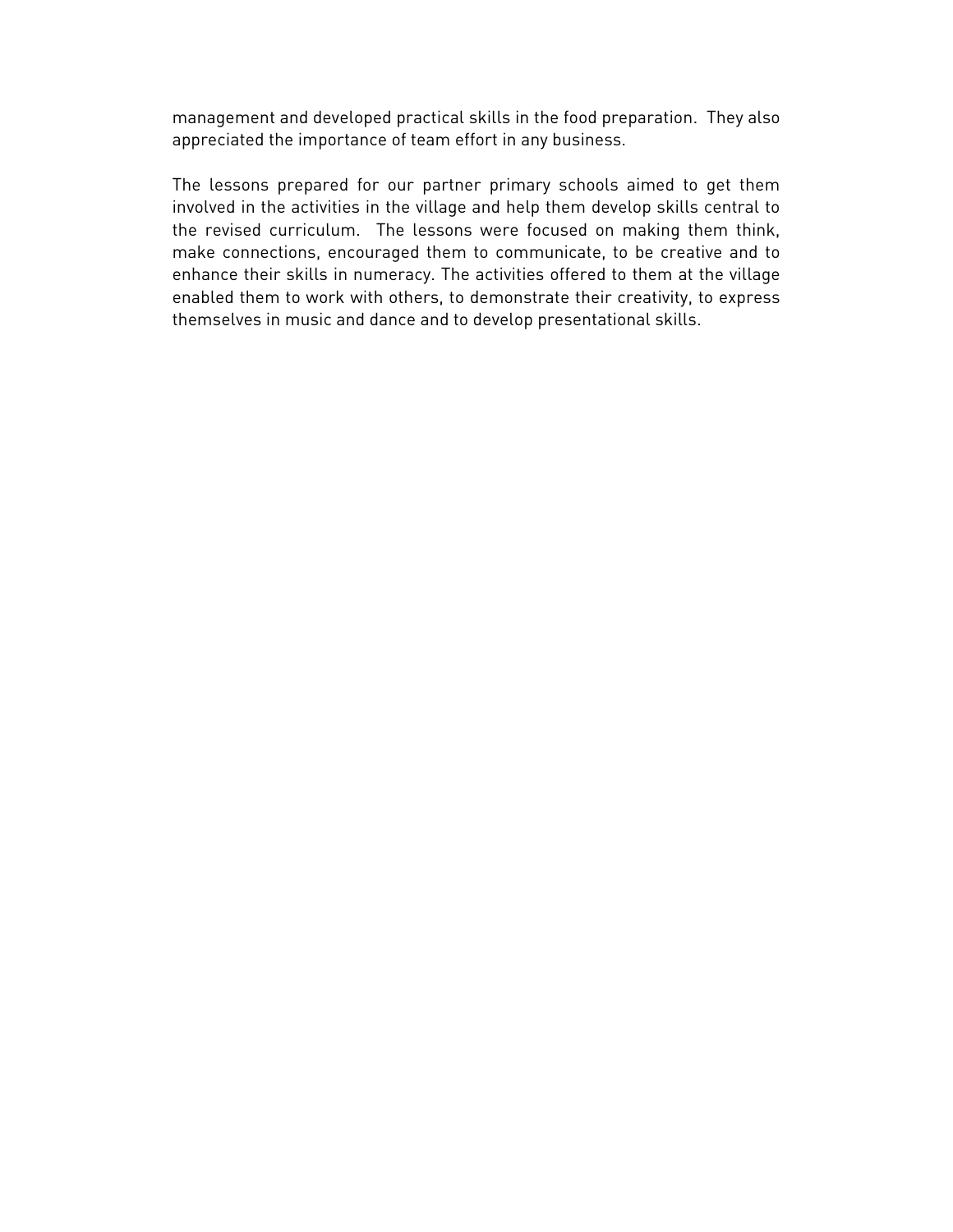

### Evaluation

Based on the response from pupils, staff, visitors and partners in the community, the event was very successful. Our pupils were enthusiastic about the project because of the central role they played in its organisation and management. They were thrilled to be given responsibility and to have an active role. They soon realised that the success of the event depended on how they behaved and on their communication skills. Their attitude to language learning has improved as they realised the benefits that the knowledge of a Modern Language bestows (particularly in the development of personal skills and in employability). They also commented on the fact that the recreation of a village made the experience real and that their role made the exercise valid for them.

Our partners in Primary Schools and the Local Community also responded most positively to the event. Their language skills enabled them to participate actively in 'village' life, this made the event meaningful and enjoyable for them. Their sense of achievement was enhanced when they were able to complete simple but realistic tasks in the target language.

Discussions with Heads of Departments have highlighted areas for improvement regarding logistics, facilities for guests and the preparation offered to primary schools.

However, the overall opinion was that it was a very valuable event which had a positive impact in our school and helped forge good relationships with our primary partners. Furthermore, the event brought together a wide variety of